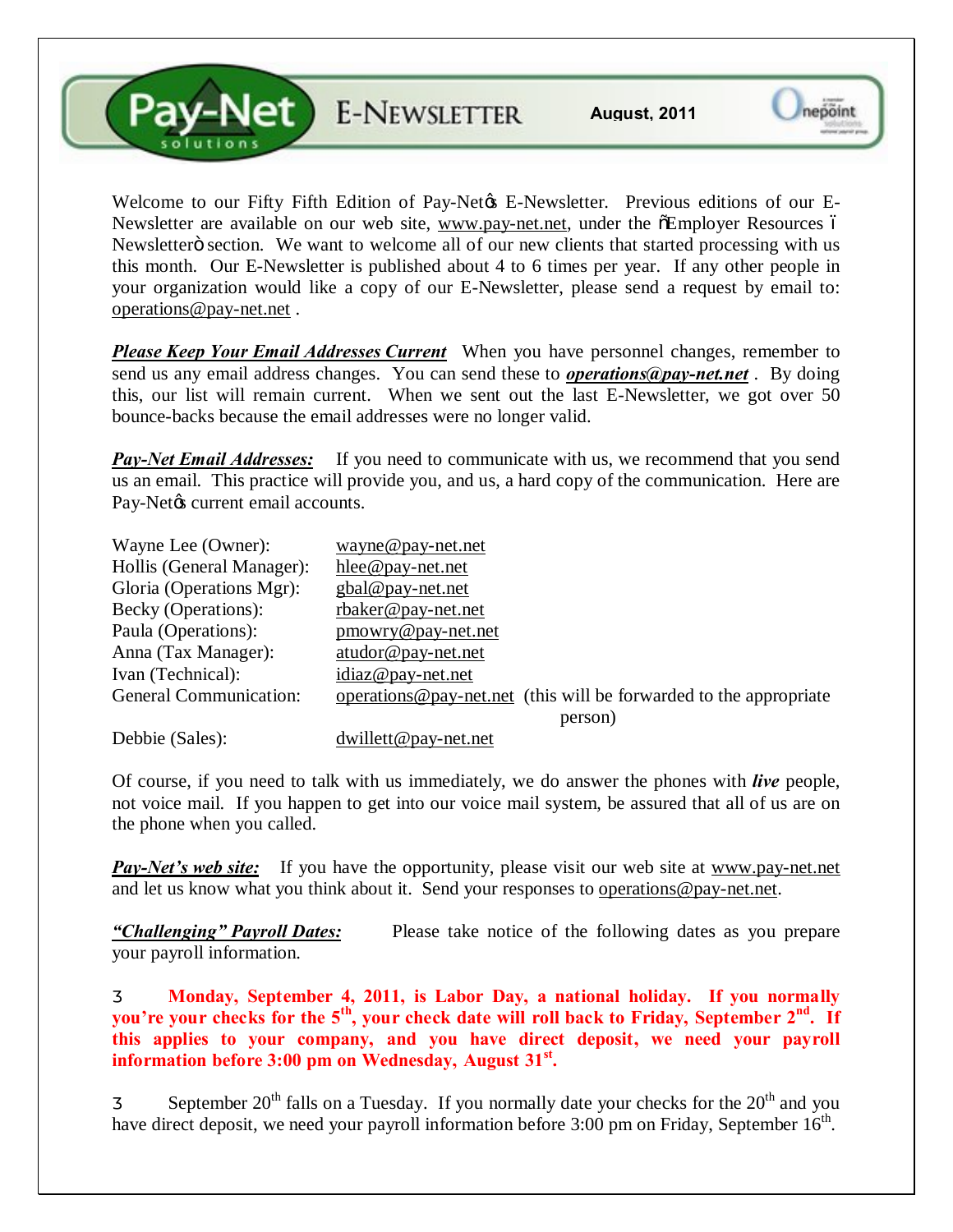October  $1<sup>st</sup>$  falls on a Saturday. If you normally date your checks for the  $1<sup>st</sup>$ , your check date will roll back to Friday, the  $30<sup>th</sup>$ . If this applies to your company and you have direct deposit, we need your payroll information before  $3:00$  pm on Wednesday, September  $28<sup>th</sup>$ 

**Monday, October 10th is Columbus Day. Although Pay-Net will be open this day, this is an official banking holiday. If you normally date your checks for Monday, Tuesday, or Wednesday, or the 10th, we will need your payroll information a day earlier than normal.**

October  $15<sup>th</sup>$  falls on a Saturday. If you normally date your checks for the  $15<sup>th</sup>$ , your check date will roll back to Friday, October  $14<sup>th</sup>$ . If this applies to you and you have direct deposit, we need your payroll information by 3:00 pm on Wednesday, October  $12<sup>th</sup>$ .

October  $31<sup>st</sup>$  falls on a Monday. If you normally date your checks for the end of the month, and you have direct deposit, we need your payroll information before 3:00 pm on Thursday, October  $27<sup>th</sup>$ .

November  $1<sup>st</sup>$  falls on a Tuesday. If you normally date your checks for the  $1<sup>st</sup>$  of the month, and you have direct deposit, we need your payroll information before 3:00 pm on Friday, October  $28<sup>th</sup>$ .

**Watch out for the November holidays! Friday, November 11th is Veteran's Day, Thursday, November 24th is Thanksgiving, and Pay-Net will also be closed on Friday, November 25th.**

*1099 Requirement Repealed:* **This is really great news!** Legislation to *repeal* the new Form 1099 rules due to begin January 1, 2012, and called burdensome by many businesses, was signed April 14 by President Obama. The legislation (H.R. 4) repeals language from the 2010 health care law (Pub. L. 111-148) requiring businesses to issue a Form 1099 for payments to companies for goods and services that exceed \$600 per year to each vendor. It also repeals an expansion of those rules to include landlords, which was enacted under a small business law (Pub. L. No. 111-240).

*Changes in FUTA tax:* The FUTA tax rate has contained a 0.2%  $\tilde{o}$ surcharge $\tilde{o}$ . This surcharge has been in effect for over 30 years, and each time it has been scheduled to stop, Congress has always approved extending the surcharge. That is, until now!

This session of Congress has failed to extend the 0.2% surcharge. As a result, the FUTA tax surcharge will be dropped effective July 1, 2011. The gross FUTA tax will now become 6.0% with the credit for timely state SUI deposit remains at 5.4%. Thus the effective FUTA tax percentage will be 0.6% instead of the old rate of 0.8%. This means that the maximum FUTA tax for an employee will drop from \$56.00 per year to \$42.00.

And, to answer your question, YES, our software has been modified to take this new FUTA tax into account.

*Possible FUTA Credit Reductions:* According to an announcement by the US Labor Department, it looks like there could be as many as 22 states that will be saddled with additional FUTA taxes due to their state UI department(s) not paying off their federal UI loans. The final announcement of which states will be affected will come out in December.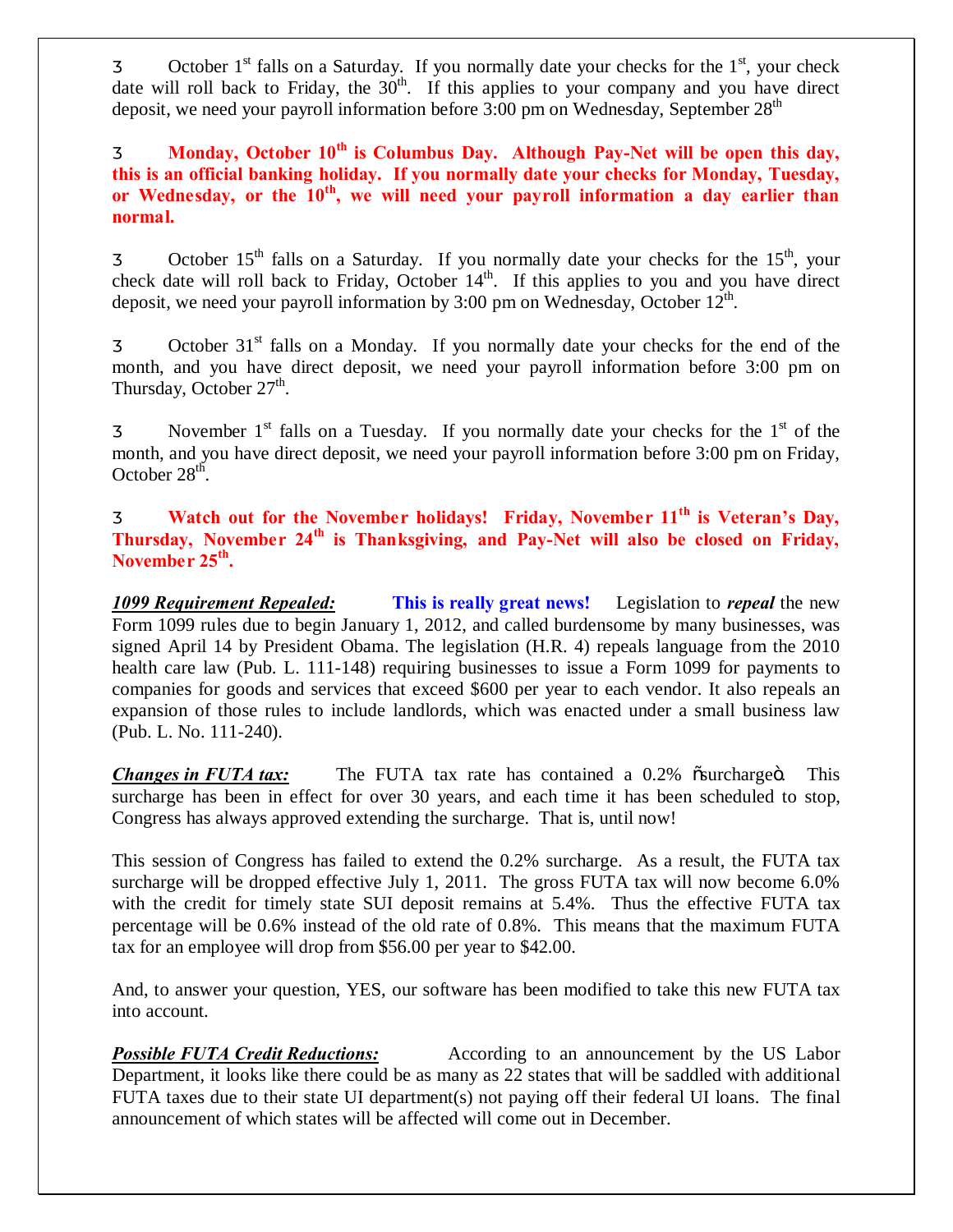Bottom line 6 if you have employees in one of these states, look for an increase in your FUTA tax for  $4<sup>th</sup>$  Quarter. If you subscribe to our tax filing service, Pay-Net will notify you of the amount of additional tax due, and we will draft your account and make the deposit.

Editor<sub>of</sub> note: It amazes me that we had a reduction in FUTA tax effective July 1, 2011, and now many employers will be  $\tilde{\alpha}$ zapped $\tilde{\alpha}$  with additional FUTA taxes due to the shortfalls. Why didng the government just continue the FUTA tax surcharge to make the shortfalls smaller?

In 2010, there were three states with Credit Reductions: Indiana, Michigan and South Carolina. This year, these states plus Arkansas, California, Connecticut, Florida, Georgia, Idaho, Illinois, Kentucky, Minnesota, Missouri, Nevada, New Jersey, New York, North Carolina, Ohio, Pennsylvania, Rhode Island, Virginia and Wisconsin may join the list. Alabama, to avoid becoming a Credit Reduction state this year, imposed an unemployment compensation tax assessment to cover the interest owed on it the federal loans. The total amount of outstanding federal loans is \$40 billion as of August.

*Cobra Subsidies for Laid-Off Workers Ending 08/31/2011:* **The subsidy for continuing health insurance coverage under the federal economic stimulus law will end Aug. 31, 2011. Under the American Recovery and Reinvestment Act of 2009 (Pub. L. 111-5), eligible individuals—generally people involuntarily terminated from their jobs—have been able to extend their health insurance coverage by paying their former employers 35 percent of the cost of coverage for up to 15 months. Otherwise, they can extend their health coverage under the Consolidated Omnibus Budget Reconciliation Act by paying 102 percent of the premium cost for up to 18 months.**

**Employers paid the resulting difference in the cost of coverage, but have been able to completely offset that cost with payroll tax credits.**

**The federal stimulus law originally applied the subsidy to individuals laid off between Sept. 1, 2008, and Dec. 31, 2009, but several extensions pushed the end date to May 31, 2010.**

**E-Verify Requirement?:** There are two bills recently introduced in the House that would expand the use of the e-Verify system, the federal government to voluntary employment screening program. Both of the bills would require the use of e-Verify for all new hires by US employers. The bills also include several changes to the Form I-9 employment verification process.

Currently, there are several states, including Arizona and Georgia, that have already passed laws requiring all employers to use the e-Verify system. Plus, there are 11 other states that have pending legislation requiring the use of e-Verify.

Pay-Net is exploring the possibility of offering this service to our clients. Watch for future announcements from us.

*2011 Holiday Schedule:* The following remaining holidays are scheduled for 2010 plus the 2011 holidays. The official  $\delta$ bank holidays are marked with an  $\delta^*$  $\delta$ 

- \* Monday, September 5, 2011 ó Labor Day ó Pay-Net will be closed
- \* Monday, October 10, 2011 6 Columbus Day 6 Pay-Net will be open
- \* Friday, November 11, 2011  $\acute{o}$  Veterangs Day  $\acute{o}$  Pay-Net will be open
- $*$  Thursday, November 24, 2011 6 Thanksgiving Day 6 Pay-Net will be closed Friday, November 25, 2011 ó Pay-Net will be closed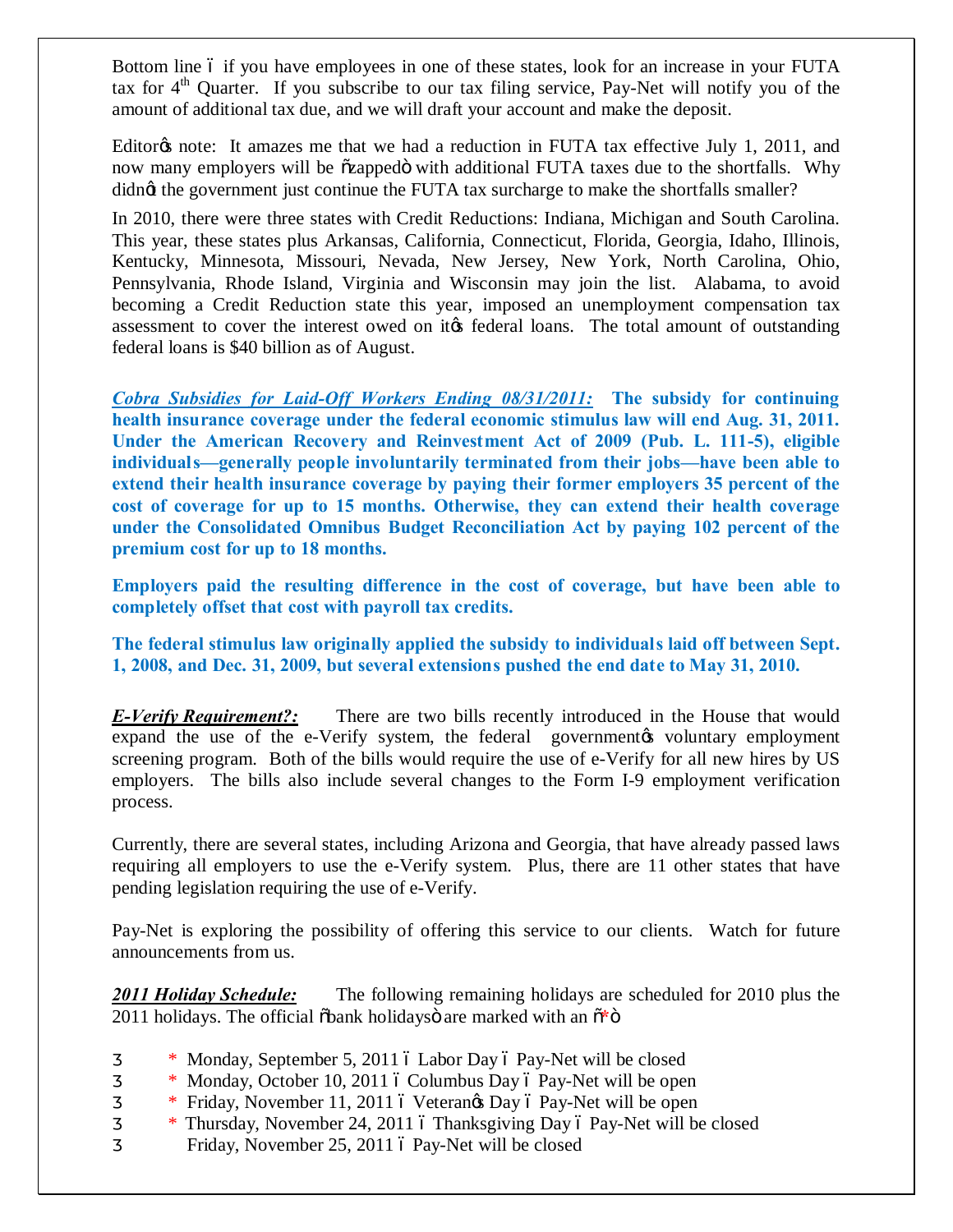- $*$  Monday, December 26, 2011 6 Christmas Day observed 6 Pay-Net will be closed
- \* Monday, January 2, 2012 6 New Years Day observed 6 Pay-Net will be closed

*Update On Our New Software:* It seems as if we have been talking about our new software for sometime now. Each time, the release date would get pushed back because of some type of problem or needed enhancement.

Well, we are *really* close now. Our new web-based system will have a completely new look and will have the complete functionality of our full software which means our web users will have access to a complete HR system. In addition, we will be announcing soon our Employee Kiosk which will be a completely new system replacing our present ESS module (Employee Self Service). On our new Kiosk, employees can make requests for address changes, withholding changes, etc., submit these requests by email and receive confirmation back.

To access the  $\tilde{o}$ newö Pay-Net Online system:

- (1) Go to our web site [www.pay-net.net](http://www.pay-net.net/)
- (2) Click on the Pay-Net Online logo on the left side of the main screen
- (3) For user name, type in: paynetdemo (all one word in lower case)
- (4) For password, type in: 9000demo
- (5) For company, type in: 9000

The system will then log you into the new Pay-Net Online system. Please note that this software resides on a test computer system and your response time will be slow depending on the number of users online.

To access the new Employee Kiosk:

- (1) Click on this link: <https://www.pay-netonline.com/Kiosk/Login/Login.aspx>
- (2) For user name, type in: normalabbey (all one word in lower case)
- (3) For password, type in: 9000normal

Check it out and let us know what you think!

*Coming Soon: Reports Repository:* We are in the process of setting up a secure place on the Internet where our clients can retrieve their reports. This repository will replace our procedure of emailing a company eports. Yes, this is Pay-Net to venture to  $\tilde{\alpha}$  cloud computing . When a client requests a report, our system will run the report and then automatically place the report in the client the secure place in the repository. Our clients can then simply log into this repository and then download the reports.

**Time & Attendance Integration:** We are currently working on the integration of a couple of time & attendance systems. These online systems will be completely integrated with our new Kiosk version of employee self-service.

*"Pay As You Go" Worker's Comp Insurance:* We are currently working on a complete integration between our software and an insurance carrier to provide  $\tilde{p}$ ay as you goo worker to comp. In this application, you will be drafted with each payroll for the worker of comp premiums. The advantages of  $\tilde{\rho}$  opay as you good include no deposit of worker comp premiums is required, and there is no  $\tilde{o}$  annual  $\ddot{o}$  audit.

More information will be coming in future E-Newsletters.